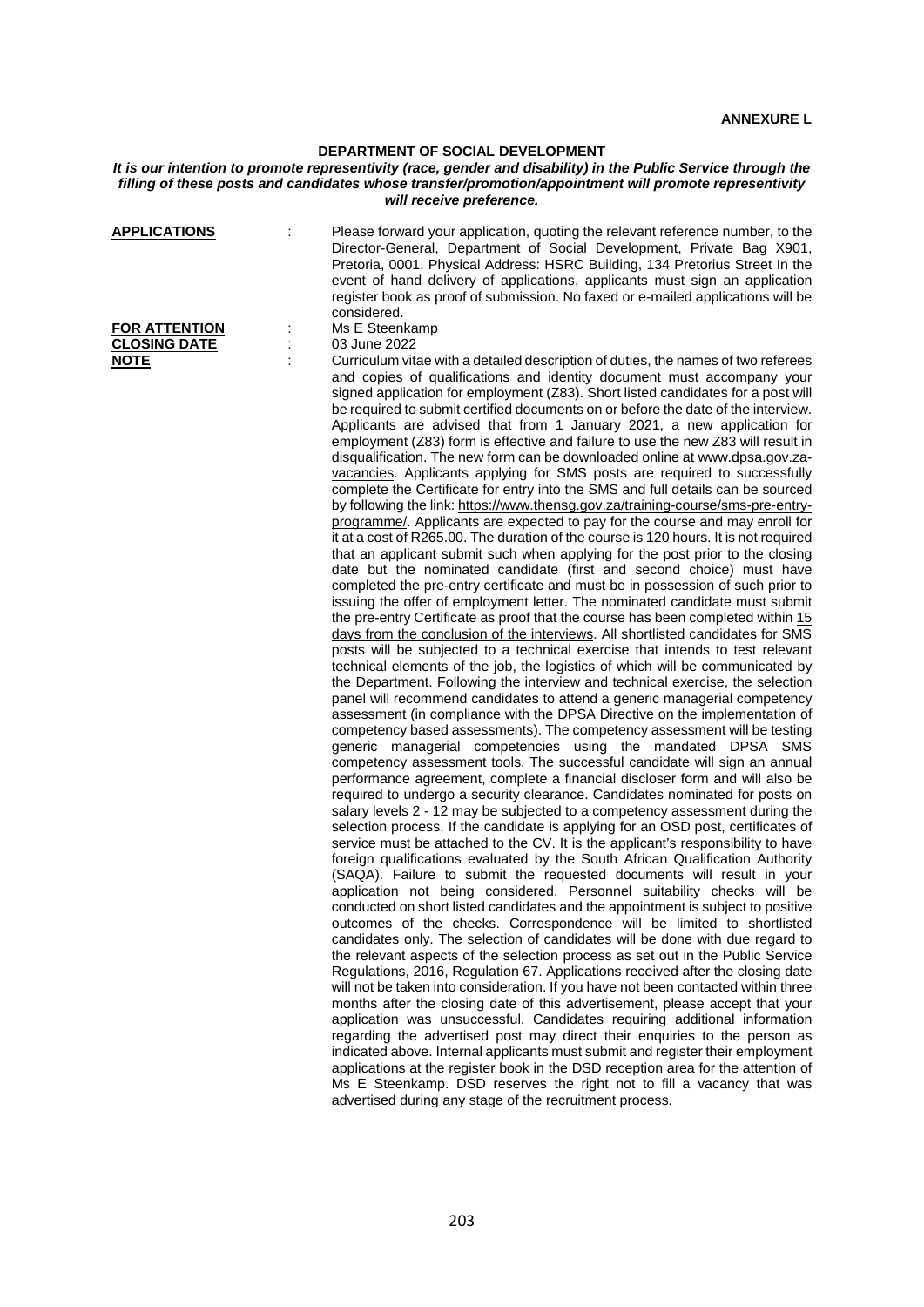| <b>POST 18/204</b>  | EXECUTIVE DIRECTOR: INSPECTORATE FOR SOCIAL ASSISTANCE                                                                                                         |
|---------------------|----------------------------------------------------------------------------------------------------------------------------------------------------------------|
|                     | <b>REF NO: K1/A/2022</b>                                                                                                                                       |
|                     | (5-Year Fixed Term Contract)                                                                                                                                   |
|                     | <b>Branch: Comprehensive Social Security</b>                                                                                                                   |
|                     | Senior Management Service                                                                                                                                      |
| <b>SALARY</b>       | R1 544 415 per annum. This inclusive remuneration package consists of a                                                                                        |
|                     | basic salary, the states' contribution to the Government Employees Pension                                                                                     |
|                     | Fund and flexible portion that may be structured i.t.o. the applicable rules. The                                                                              |
|                     | successful candidate will be required to enter into a performance agreement                                                                                    |
|                     | and to sign an employment contract.                                                                                                                            |
| <b>CENTRE</b>       | Harlequins Office Park, Groenkloof                                                                                                                             |
| <b>REQUIREMENTS</b> | An appropriate undergraduate qualification (NQF level 7) and a post graduate                                                                                   |
|                     | qualification (NQF level 8) as recognised by SAQA, preferably in the legal field                                                                               |
|                     | PLUS a minimum of 8 to 10 years' experience at senior management level.                                                                                        |
|                     | Knowledge of the relevant Public Service legislation. Knowledge and                                                                                            |
|                     | understanding of the Social Assistance Act and South African Social Security                                                                                   |
|                     | Agency Act. Knowledge of the PFMA and Treasury Regulations. Knowledge of                                                                                       |
|                     | public management and administration principles. Knowledge of MACRO,                                                                                           |
|                     | MISO & MICRO policies such as DORA, MTSF, NDP, MTEF etc. Knowledge                                                                                             |
|                     | of integrity management. Knowledge of anti-corruption legislation, frameworks<br>and systems. Competencies needed: Strategic capability and leadership skills. |
|                     | Programme and project management skills. Financial management skills.                                                                                          |
|                     | Change management skills. Knowledge management skills. Communication                                                                                           |
|                     | skills. Service delivery innovation. Problem solving and change management                                                                                     |
|                     | skills. People management and empowerment skills. Client orientation and                                                                                       |
|                     | customer focus. Stakeholder management skills. Presentation and facilitation                                                                                   |
|                     | skills. Attributes: Good interpersonal relations. Ability to work under pressure.                                                                              |
|                     | Innovative and creative. Independent thinker. Ability to work in a team and                                                                                    |
|                     | independently. Adaptability. Confidentiality. Political sensitivity. Cost                                                                                      |
|                     | consciousness. Honesty, Integrity and Ethics. Emotional intelligence. Strategic                                                                                |
|                     | awareness.                                                                                                                                                     |
| <b>DUTIES</b>       | Provide strategic leadership and manage all the processes for the                                                                                              |
|                     | establishment of the Inspectorate for Social Assistance as a government                                                                                        |
|                     | component in terms of section 24 of the Social Assistance Act, 2004 (as                                                                                        |
|                     | Manage the creation and maintenance of appropriate<br>amended).                                                                                                |
|                     | organisational capability and appropriate infrastructure requirements for the                                                                                  |
|                     | Inspectorate for Social Assistance. Manage the development of a strategic                                                                                      |
|                     | human resource plan to support the implementation of the Inspectorate for<br>Social Assistance strategy. Manage the development of the governance and          |
|                     | business model, enterprise operations and systems, strategic plan and budget                                                                                   |
|                     | requirements for the Inspectorate. Ensure that the necessary systems,                                                                                          |
|                     | procedures and capacity are in place for implementation of priorities and                                                                                      |
|                     | attainment of Inspectorate outcomes. Oversee the design, establishment and                                                                                     |
|                     | maintenance of appropriate processes, structures, procedures and norms and                                                                                     |
|                     | standards for conducting compliance and financial audits. Manage the design,                                                                                   |
|                     | establishment and maintenance of central Inspectorate platforms for                                                                                            |
|                     | complaints and investigations functions. Manage the development and                                                                                            |
|                     | maintenance of appropriate collaboration instruments with all relevant key                                                                                     |
|                     | stakeholders.                                                                                                                                                  |
| <b>ENQUIRIES</b>    | Ms B Sibeko Tel No: (012) 741-6803                                                                                                                             |
| <b>NOTE</b>         | In terms of the Department's employment equity targets, Coloured and White                                                                                     |
|                     | males and African, Coloured and White females as well as persons with                                                                                          |
|                     | disabilities are encouraged to apply.                                                                                                                          |
| POST 18/205         | DIRECTOR: FINANCIAL ADMINISTRATION AND ACCOUNTING REF NO:                                                                                                      |
|                     | K1/B/2022                                                                                                                                                      |
|                     | Chief Directorate: Financial Management and Administration                                                                                                     |
|                     |                                                                                                                                                                |
| <b>SALARY</b>       | R1 073 187 per annum. This inclusive remuneration package consists of a                                                                                        |
|                     | basic salary, the states' contribution to the Government Employees Pension                                                                                     |
| <b>CENTRE</b>       | Fund and a flexible portion that may be structured i.t.o. the applicable rules.<br><b>HSRC Building, Pretoria</b>                                              |
| <b>REQUIREMENTS</b> | An appropriate undergraduate qualification (NQF level 7) in Cost and                                                                                           |

**MANAGEMENT ECHELON**

Management Accounting or Economics or Public Finance as recognized by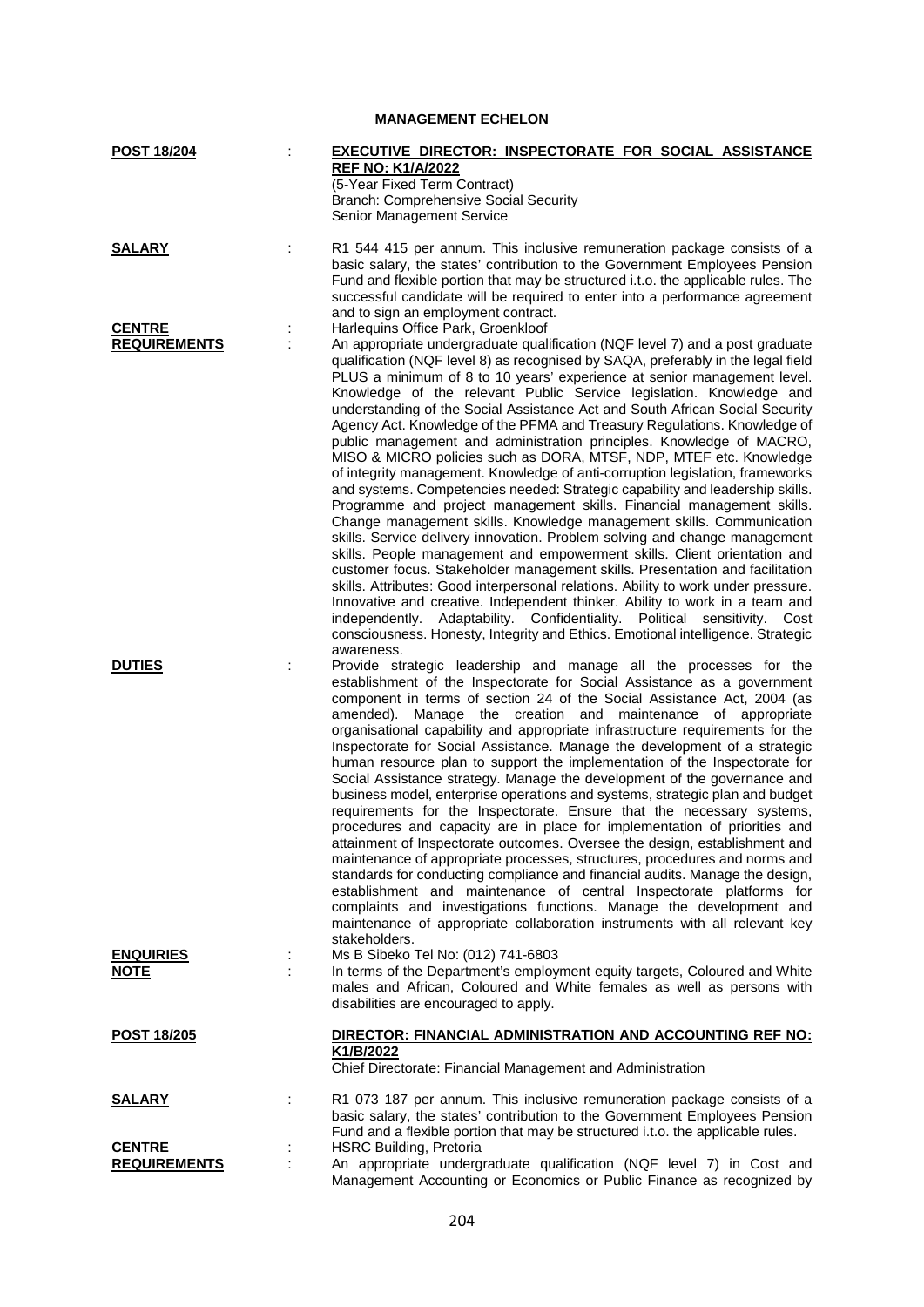|                                      | SAQA PLUS a minimum 5 years' experience at a middle/senior management<br>level. Knowledge of the relevant Public Service legislation. Knowledge of Cost<br>and Management Accounting. Knowledge of public finance and economics.<br>Knowledge of the Public Finance Management Act and Treasury Regulations.<br>Competencies needed: Financial performance monitoring and evaluation.<br>Strategic capability and leadership. Programme and project management.<br>Financial management. Policy analysis and development. Computer literacy.<br>Communication. Service delivery innovation. Problem solving and change<br>management. Economic and statistical analysis. People Management and<br>Client orientation and customer focus.<br>empowerment.<br>Stakeholder<br>management. Presentation and facilitation. Attributes: Good interpersonal<br>relationship. Ability to work under pressure. Innovative and creative. Ability to<br>work in a team and independently. Adaptability. Diplomatic. Independent<br>thinker. Cost consciousness. Honesty and Integrity.                                                                                                                                                                                                                                           |
|--------------------------------------|-----------------------------------------------------------------------------------------------------------------------------------------------------------------------------------------------------------------------------------------------------------------------------------------------------------------------------------------------------------------------------------------------------------------------------------------------------------------------------------------------------------------------------------------------------------------------------------------------------------------------------------------------------------------------------------------------------------------------------------------------------------------------------------------------------------------------------------------------------------------------------------------------------------------------------------------------------------------------------------------------------------------------------------------------------------------------------------------------------------------------------------------------------------------------------------------------------------------------------------------------------------------------------------------------------------------------|
| <b>DUTIES</b><br>÷                   | Provide financial accounting and reporting services. Administer payments.<br>Manage revenue and debts. Administer salary payments. Manage financial<br>systems. Provide bookkeeping services.                                                                                                                                                                                                                                                                                                                                                                                                                                                                                                                                                                                                                                                                                                                                                                                                                                                                                                                                                                                                                                                                                                                         |
| <b>ENQUIRIES</b><br>÷<br><u>NOTE</u> | Mr D Naidoo Tel No: (012) 312 7688<br>In terms of the Branch's employment equity targets, African and Coloured<br>males and Coloured, Indian and White females as well as persons with<br>disabilities are encouraged to apply.                                                                                                                                                                                                                                                                                                                                                                                                                                                                                                                                                                                                                                                                                                                                                                                                                                                                                                                                                                                                                                                                                       |
|                                      | <b>OTHER POSTS</b>                                                                                                                                                                                                                                                                                                                                                                                                                                                                                                                                                                                                                                                                                                                                                                                                                                                                                                                                                                                                                                                                                                                                                                                                                                                                                                    |
| <b>POST 18/206</b>                   | DEPUTY DIRECTOR: POPULATION POLICY STRATEGY MONITORING<br><b>AND EVALUATION REF NO: K1/C/2022</b><br>Directorate: Population Policy and Monitoring Evaluation                                                                                                                                                                                                                                                                                                                                                                                                                                                                                                                                                                                                                                                                                                                                                                                                                                                                                                                                                                                                                                                                                                                                                         |
| <u>SALARY</u>                        | R882 042 per annum. This inclusive remuneration package consists of a basic<br>salary, the states' contribution to the Government Employees Pension Fund<br>and a flexible portion that may be structured i.t.o. the applicable rules.                                                                                                                                                                                                                                                                                                                                                                                                                                                                                                                                                                                                                                                                                                                                                                                                                                                                                                                                                                                                                                                                                |
| <b>CENTRE</b><br><b>REQUIREMENTS</b> | <b>HSRC Building, Pretoria</b><br>An appropriate recognized Bachelor's degree in Social Science or equivalent<br>qualification PLUS three years' experience in population and development<br>field. Post-graduate in Social Science will be an added advantage. Knowledge<br>of the relevant Public Service regulatory framework such as the PSR, PFM and<br>Acts. Knowledge of social development sector. Knowledge of Population and<br>Development Policy and legislations. Knowledge of government monitoring<br>and evaluation. Knowledge of Quality Control Methods. Competencies<br>needed: Project management skills. Computer literacy. People management<br>skills. Planning and organizing skills. Communication (written, verbal and<br>liaison) skills. Financial management skills. Interpersonal relations. Customer<br>care skills. Problem solving skills. Analytical skills. Coordination skills.<br>Research, monitoring and evaluation skills. Data manipulation skills. Multi-<br>stakeholder liaisons and networking skills. International relations skills.<br>Statistical software packages skills. Attributes: Diligent. Ability to work under<br>pressure. Ability to work in a team and independently. Friendly and trustworthy.<br>Diplomacy. Confident. Assertive. Accuracy. Creativity. |
| <b>DUTIES</b>                        | Coordinate the review and development of national population policy<br>strategies. Coordinate the planning of all internal and external population and<br>development activities. Coordinate<br>and<br>manage<br>the<br>development,<br>implementation, monitoring and evaluation of South Africa's international<br>strategy on population and development. Develop and manage monitoring and<br>evaluation systems in relation to population policy. Conduct and commission<br>evaluation studies on population and development. Render technical support<br>to stakeholders to integrate population issues into policies, strategies and<br>development planning.                                                                                                                                                                                                                                                                                                                                                                                                                                                                                                                                                                                                                                                  |
| <b>ENQUIRIES</b><br><u>NOTE</u>      | Ms T Gumbeni Tel No: (012) 312 7924<br>In terms of the Chief Directorate: Population and Development's employment<br>equity targets, African and Coloured males and African females as well as<br>persons with disabilities are encouraged to apply.                                                                                                                                                                                                                                                                                                                                                                                                                                                                                                                                                                                                                                                                                                                                                                                                                                                                                                                                                                                                                                                                  |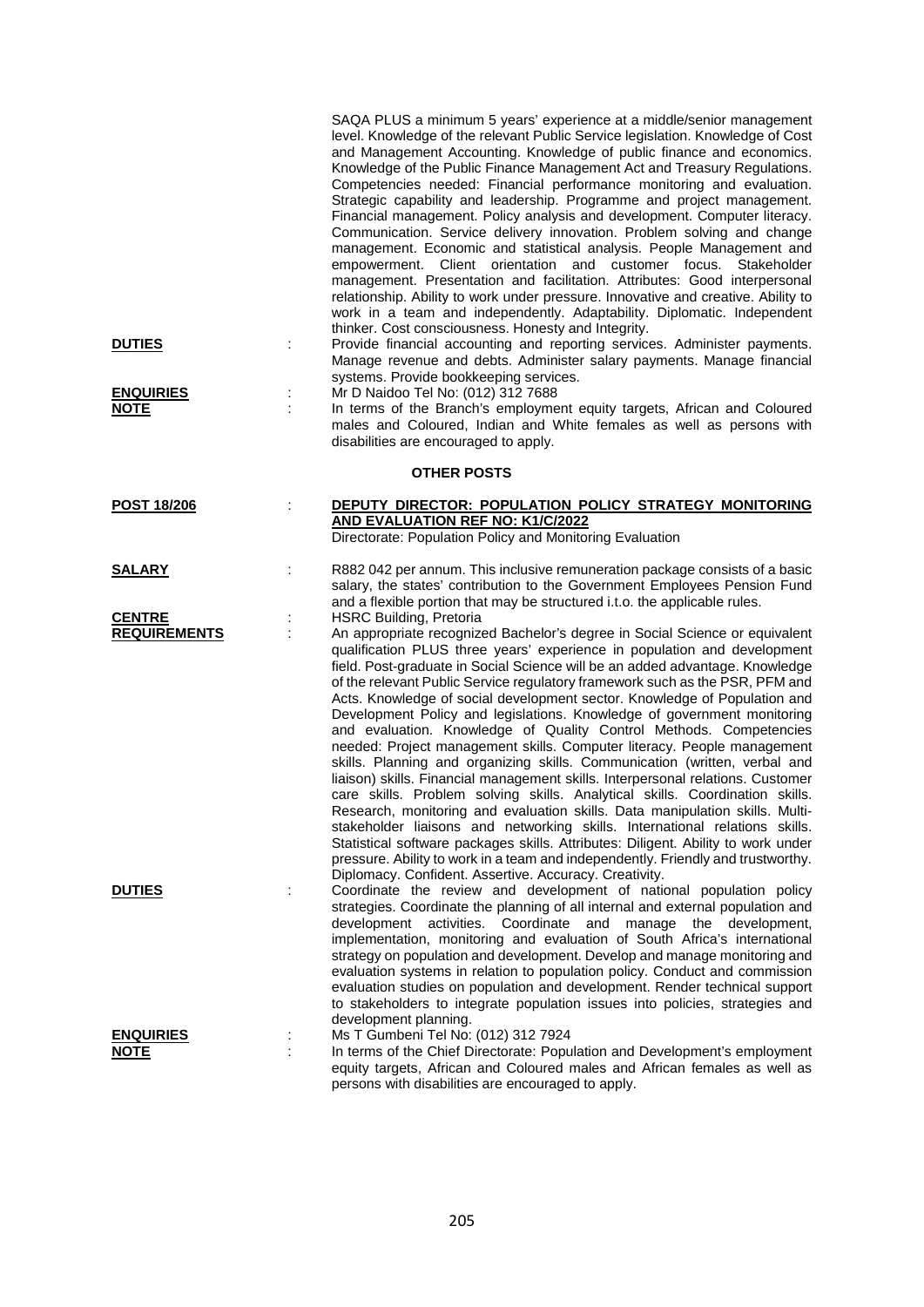| <b>POST 18/207</b>              | <b>DEPUTY DIRECTOR: INVESTIGATIONS REF NO: K1/D/2022</b>                                                                                                                                                                                                                                                                                                                                                                                                                                                                                                                                                                                                                                                                                                                                                                                                                                                                                                                                                                                                                          |
|---------------------------------|-----------------------------------------------------------------------------------------------------------------------------------------------------------------------------------------------------------------------------------------------------------------------------------------------------------------------------------------------------------------------------------------------------------------------------------------------------------------------------------------------------------------------------------------------------------------------------------------------------------------------------------------------------------------------------------------------------------------------------------------------------------------------------------------------------------------------------------------------------------------------------------------------------------------------------------------------------------------------------------------------------------------------------------------------------------------------------------|
|                                 | Chief Directorate: Investigations and Complaints                                                                                                                                                                                                                                                                                                                                                                                                                                                                                                                                                                                                                                                                                                                                                                                                                                                                                                                                                                                                                                  |
| <b>SALARY</b>                   | R882 042 per annum. This inclusive remuneration package consists of a basic<br>salary, the states' contribution to the Government Employees Pension Fund<br>and a flexible portion that may be structured i.t.o. the applicable rules.                                                                                                                                                                                                                                                                                                                                                                                                                                                                                                                                                                                                                                                                                                                                                                                                                                            |
| <b>CENTRE</b>                   | Harlequins Office Park, Groenkloof                                                                                                                                                                                                                                                                                                                                                                                                                                                                                                                                                                                                                                                                                                                                                                                                                                                                                                                                                                                                                                                |
| <b>REQUIREMENTS</b>             | An appropriate recognised Bachelor's degree in policing or related field and at<br>least three years junior management experience in fraud and corruption<br>investigations. Knowledge of criminal law and procedures and law of evidence.<br>Knowledge of the Public Service Regulatory Framework. Knowledge of the<br>PFMA and Treasury Regulations. Knowledge of the South African Judiciary<br>System. Knowledge of Social Assistance Act. Knowledge of Management of<br>Information Security System (MIS). Competencies needed: Communication<br>(written and verbal). Planning, coordination and organisation. Problem solving.<br>Diagnostic and analytical. Project management. Computer literacy. Facilitation<br>and presentation. Client orientation. People management. Fraud investigation.<br>Persuasion. Attributes: Interpersonal and liaison skills. Ability to work under<br>pressure. Ability to work in a team and independently. Innovative and creative.<br>Assertiveness. Achievement orientated. Cost consciousness. Business ethics.<br>Confidentiality. |
| <b>DUTIES</b>                   | Develop and implement framework for investigations of fraud and corruption in<br>the social assistance system. Manage, allocate and co-ordinate fraud and<br>corruption cases and investigations. Compile and quality assure investigation<br>reports. Conduct research in respect of fraud and corruption related matters.<br>Advice on and investigate fraud and corruption investigations.                                                                                                                                                                                                                                                                                                                                                                                                                                                                                                                                                                                                                                                                                     |
| <b>ENQUIRIES</b><br><b>NOTE</b> | Mr J Khumalo Tel No: (012) 741 6805<br>In terms of the Chief Directorate: Investigations and Complaints's employment<br>equity targets, African, Coloured, Indian and White males and females as well<br>as persons with disabilities are encouraged to apply.                                                                                                                                                                                                                                                                                                                                                                                                                                                                                                                                                                                                                                                                                                                                                                                                                    |
| <b>POST 18/208</b>              | <b>INSPECTOR: INVESTIGATIONS (FRAUD AND CORRUPTION) REF NO:</b>                                                                                                                                                                                                                                                                                                                                                                                                                                                                                                                                                                                                                                                                                                                                                                                                                                                                                                                                                                                                                   |
|                                 | K1/E/2022 (X2 POSTS)<br>Chief Directorate: Investigation and Complaints                                                                                                                                                                                                                                                                                                                                                                                                                                                                                                                                                                                                                                                                                                                                                                                                                                                                                                                                                                                                           |
| <b>SALARY</b>                   | R477 090 per annum                                                                                                                                                                                                                                                                                                                                                                                                                                                                                                                                                                                                                                                                                                                                                                                                                                                                                                                                                                                                                                                                |
| <b>CENTRE</b>                   | Harlequins Office Park, Groenkloof                                                                                                                                                                                                                                                                                                                                                                                                                                                                                                                                                                                                                                                                                                                                                                                                                                                                                                                                                                                                                                                |
| <b>REQUIREMENTS</b>             | An appropriate Bachelor's Degree in policing or related field Plus 2 to 3 years'<br>experience in fraud and corruption investigations field. Knowledge of criminal<br>law and procedures and law of evidence. Knowledge of Management of<br>Information Security Systems (MIS). Knowledge of Social Assistant Act.<br>Knowledge of the Public Service Regulatory Framework. Knowledge of the<br>PFMA and Treasury Regulations. Competencies needed: Communication<br>(written and verbal). Planning, coordination and organising. Facilitation and<br>presentation. Project administration. Policy analysis. Problem solving.<br>Computer literacy. Analytical. People management. Records management.<br>Fraud detection. Client orientation. Attributes: Interpersonal and liaison skills.<br>Ability to work under pressure. Ability to work in a team and independently.<br>Innovative and creative. Assertiveness. Achievement orientated. Cost<br>consciousness. Business ethics. Confidentiality. Persuasive.                                                              |
| <b>DUTIES</b>                   | Administer fraud and corruption cases. Plan investigations of alleged fraud and<br>corruption cases. Conduct investigations on alleged fraud and corruption<br>cases. Conduct interviews with suspects and witnesses and obtain affidavits.<br>Conduct searches and collection of evidence. Compile and present<br>investigation reports.                                                                                                                                                                                                                                                                                                                                                                                                                                                                                                                                                                                                                                                                                                                                         |
| <b>ENQUIRIES</b><br><b>NOTE</b> | Mr J Khumalo Tel No: (012) 741-6805<br>In terms of the Chief Directorate: Investigations and Complaints's employment<br>equity targets, African, Coloured, Indian and White males and females as well<br>as persons with disabilities are encouraged to apply.                                                                                                                                                                                                                                                                                                                                                                                                                                                                                                                                                                                                                                                                                                                                                                                                                    |
| <b>POST 18/209</b>              | <b>INSPECTOR: COMPLIANCE AUDITS REF NO: K1/I/2022</b><br>Chief Directorate: Audits and Compliance                                                                                                                                                                                                                                                                                                                                                                                                                                                                                                                                                                                                                                                                                                                                                                                                                                                                                                                                                                                 |
| <u>SALARY</u>                   | R382 245 per annum                                                                                                                                                                                                                                                                                                                                                                                                                                                                                                                                                                                                                                                                                                                                                                                                                                                                                                                                                                                                                                                                |
| <b>CENTRE</b>                   |                                                                                                                                                                                                                                                                                                                                                                                                                                                                                                                                                                                                                                                                                                                                                                                                                                                                                                                                                                                                                                                                                   |
| <b>REQUIREMENTS</b>             | Harlequins Office, Groenkloof<br>An appropriate Bachelor's Degree in Auditing/ B-Com Accounting with Auditing                                                                                                                                                                                                                                                                                                                                                                                                                                                                                                                                                                                                                                                                                                                                                                                                                                                                                                                                                                     |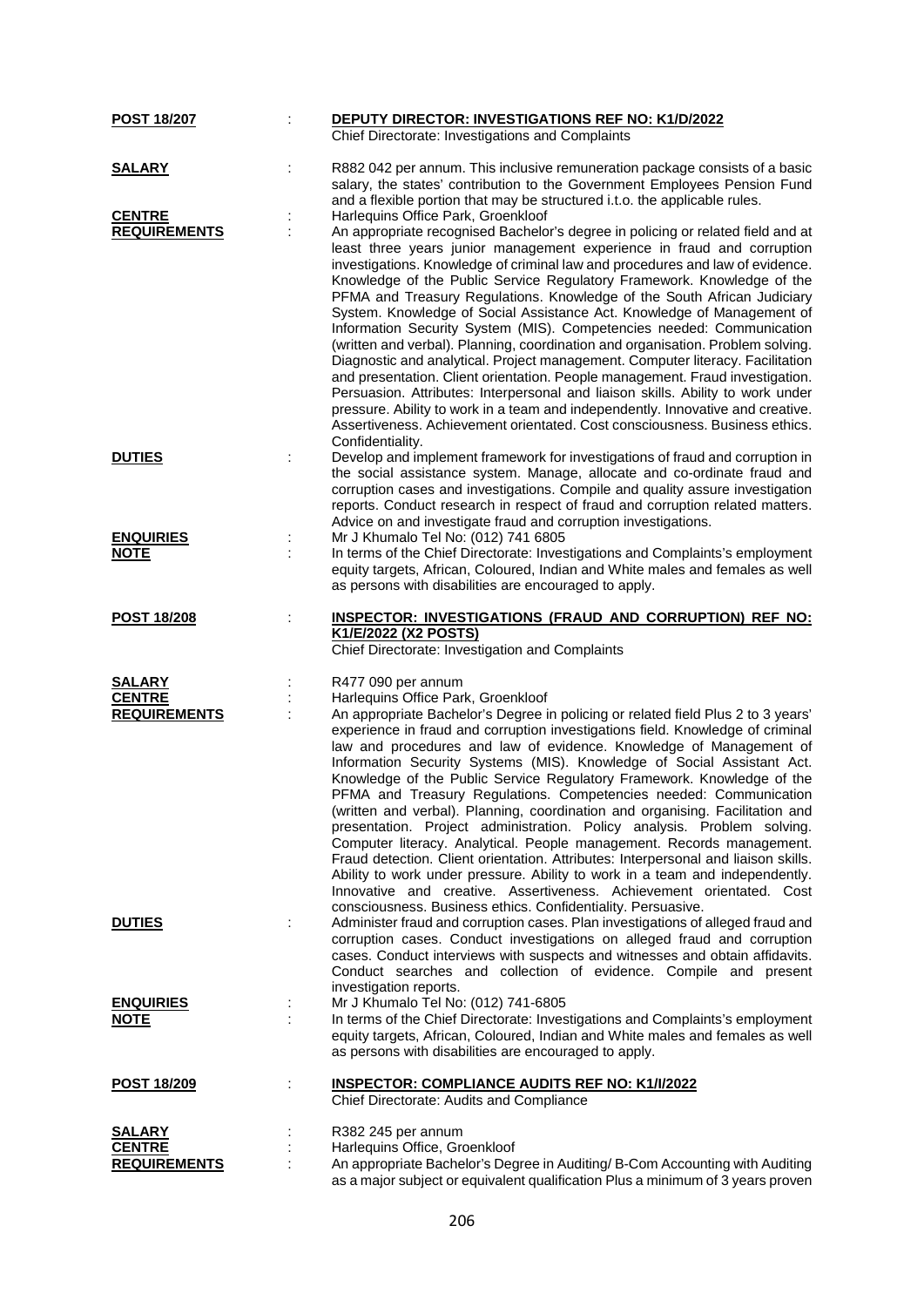|                                                       | experience in compliance risk based auditing. Must be a member of the<br>Institute of Internal Auditors. Knowledge of SASSA and DSD sector.<br>Knowledge of the International Standards for the Professional Practice of the<br>Internal Auditing. Knowledge of Internal Auditors Code of Ethics. Knowledge<br>of Enterprise Risk Management Framework. Knowledge of King Report.<br>Knowledge of Combined Assurance Model. Knowledge of Teammate Audit<br>Software. Data manipulation and analysis. Knowledge of the PFMA and<br>Treasury Regulations. Knowledge of the Public Service Regulatory<br>Framework. Knowledge of Minimum Information Security Standards (MISS).<br>Knowledge of the Social Assistance Act. Knowledge of the Protection of<br>Personal Information Act (POPIA). Competencies needed: Analytical skills.<br>Numerical skills. Records Management skills. Interviewing skills. Handling of<br>audit evidence and confidential information skills. Project management skills.<br>Report writing skills. Financial management skills. Communication (written and<br>oral) skills. Problem solving skills. Presentation and facilitation skills. Computer<br>literacy. Attributes: Technical and job knowledge. Analytical thinking.<br>Achievement orientation. Ability to work under pressure. Ability to work<br>independently and as part of a team. Tenacity. Accurate. Systematic and<br>logical. Adaptable. Disciplined. Trustworthy. Diplomacy. Assertive and<br>persuasive. Confidentiality. Willingness to travel around South Africa.                                                                                                                                                                                                                                                                                                                                                                                                                                             |
|-------------------------------------------------------|---------------------------------------------------------------------------------------------------------------------------------------------------------------------------------------------------------------------------------------------------------------------------------------------------------------------------------------------------------------------------------------------------------------------------------------------------------------------------------------------------------------------------------------------------------------------------------------------------------------------------------------------------------------------------------------------------------------------------------------------------------------------------------------------------------------------------------------------------------------------------------------------------------------------------------------------------------------------------------------------------------------------------------------------------------------------------------------------------------------------------------------------------------------------------------------------------------------------------------------------------------------------------------------------------------------------------------------------------------------------------------------------------------------------------------------------------------------------------------------------------------------------------------------------------------------------------------------------------------------------------------------------------------------------------------------------------------------------------------------------------------------------------------------------------------------------------------------------------------------------------------------------------------------------------------------------------------------------------------------------------------------------|
| <b>DUTIES</b>                                         | Conduct compliance audits by gathering all relevant data and audit evidence<br>in line with prescripts and professional standards. Provide inputs into the audit<br>plans to assess compliance at SASSA and DSD offices in line with the Social<br>Assistance Frameworks and Systems. Compile and provide reports on all audit<br>findings. Conduct follow up audits to verify that agreed management action<br>plans are implemented economically, efficiently and effectively.                                                                                                                                                                                                                                                                                                                                                                                                                                                                                                                                                                                                                                                                                                                                                                                                                                                                                                                                                                                                                                                                                                                                                                                                                                                                                                                                                                                                                                                                                                                                    |
| <b>ENQUIRIES</b><br><u>NOTE</u>                       | Ms K Gaesale Tel No: (012) 741-6801<br>In terms of the Chief Directorate: Audits and Compliance's employment equity<br>targets, African, Coloured and White males and females as well as persons<br>with disabilities are encouraged to apply.                                                                                                                                                                                                                                                                                                                                                                                                                                                                                                                                                                                                                                                                                                                                                                                                                                                                                                                                                                                                                                                                                                                                                                                                                                                                                                                                                                                                                                                                                                                                                                                                                                                                                                                                                                      |
| POST 18/210                                           | <b>INSPECTOR: FINANCIAL AUDITS REF NO: K1/J/2022</b><br>Chief Directorate: Audits and Compliance                                                                                                                                                                                                                                                                                                                                                                                                                                                                                                                                                                                                                                                                                                                                                                                                                                                                                                                                                                                                                                                                                                                                                                                                                                                                                                                                                                                                                                                                                                                                                                                                                                                                                                                                                                                                                                                                                                                    |
| <b>SALARY</b><br><b>CENTRE</b><br><b>REQUIREMENTS</b> | R382 245 per annum<br>Harlequins Office, Groenkloof<br>An appropriate Bachelor's Degree in Auditing/B-Com Accounting with Auditing<br>as a major subject or equivalent qualification Plus a minimum of 3 years proven<br>experience in financial risk based auditing. Must be a member of the Institute<br>of Internal Auditors. Knowledge of SASSA and DSD sector. Knowledge of the<br>International Standards for the Professional Practice of Internal Auditing.<br>Knowledge of Modified Cash Standards (MCS). Understanding of Generally<br>Recognised Accounting Practice (GRAP) and related financial prescripts.<br>Knowledge, proficiency and skill of auditing financial statements. Knowledge<br>of Internal Auditors Code of Ethics. Knowledge of Enterprise Risk Management<br>Framework. Knowledge of King Report. Knowledge for Combined Assurance<br>Model. Knowledge of Teammate Audit Software. Data manipulation and<br>analysis. Knowledge of the PFMA and Treasury Regulations. Knowledge of the<br>Public Service Regulatory Framework. Knowledge of Minimum Information<br>Security Standards (MISS). Knowledge of the Social Assistance Act.<br>Knowledge of Protection of Personal Information Act (POPIA). Competencies<br>needed: Analytical skills. Numerical skills. Records Management skills.<br>Interviewing skills. Handling of audit evidence and confidential information<br>skills. Project management skills. Report writing skills. Financial management<br>skills. Communication (written and oral) skills. Problem solving skills.<br>Presentation and facilitation skills. Computer literacy. Attributes: Technical and<br>job knowledge. Analytical thinking. Achievement orientation. Ability to work<br>under pressure. Ability to work independently and as part of a team. Tenacity.<br>Accurate. Systematic and logical. Adaptable. Disciplined. Trustworthy.<br>Diplomacy. Assertive and persuasive. Confidentiality. Willing to travel all<br>around South Africa. |
| <b>DUTIES</b>                                         | Conduct financial audits by gathering all relevant data and audit evidence in<br>line with prescripts and professional standards. Provide inputs into the audit<br>plans to assess compliance at SASSA and DSD offices in line with the Social<br>Assistance Frameworks and Systems. Compile and provide reports on all audit<br>findings. Conduct follow up audits to verify that agreed management action<br>plans are implemented economically, efficiently and effectively.                                                                                                                                                                                                                                                                                                                                                                                                                                                                                                                                                                                                                                                                                                                                                                                                                                                                                                                                                                                                                                                                                                                                                                                                                                                                                                                                                                                                                                                                                                                                     |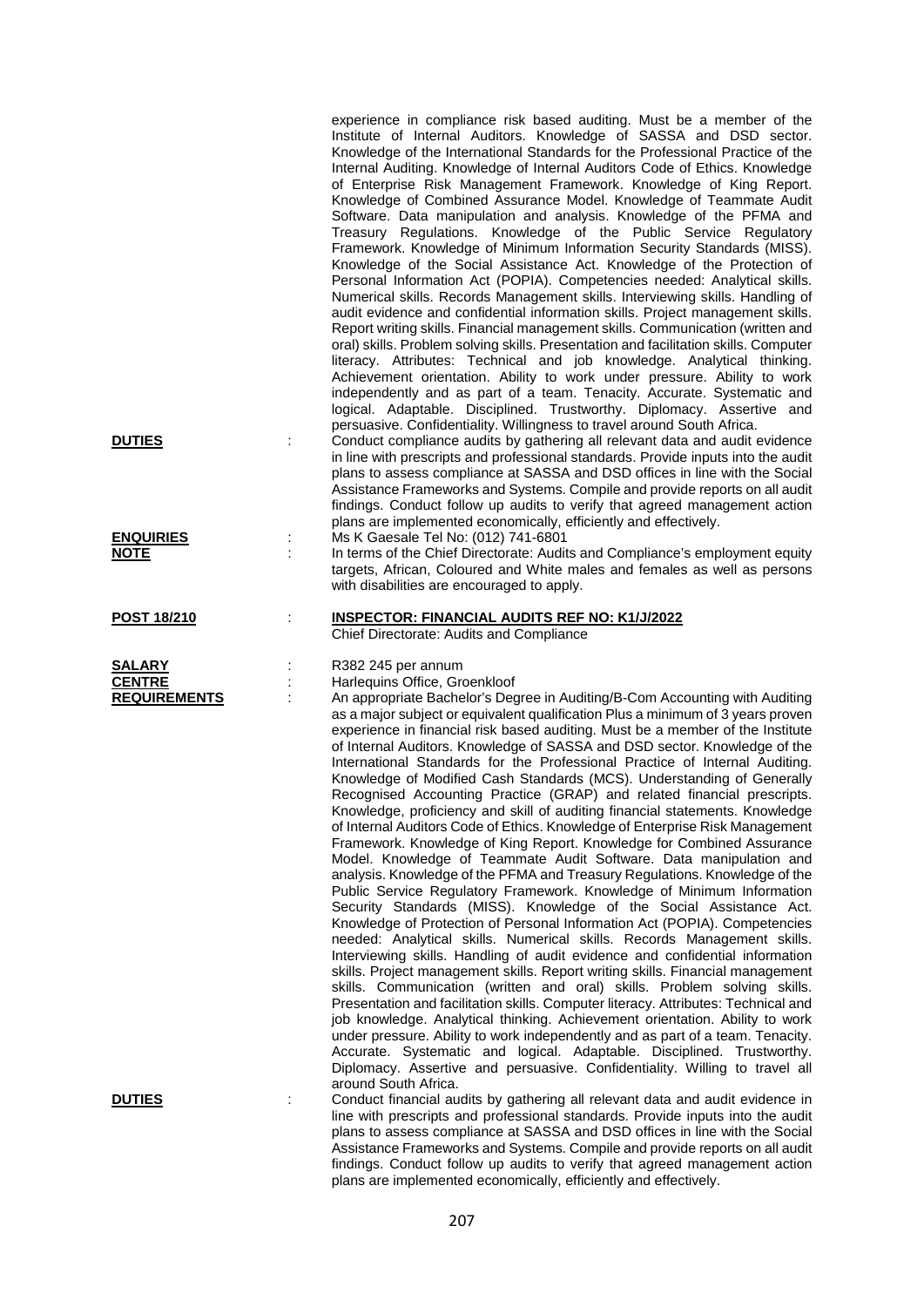| <b>ENQUIRIES</b><br><b>NOTE</b>      | Ms K Gaesalle Tel No: (012) 741-6801<br>In terms of the Chief Directorate: Audits and Compliances' employment equity<br>targets, African, Coloured and White males and females as well as persons<br>with disabilities are encouraged to apply.                                                                                                                                                                                                                                                                                                                                                                                                                                                                                                                                                                                                                                                                                                                           |
|--------------------------------------|---------------------------------------------------------------------------------------------------------------------------------------------------------------------------------------------------------------------------------------------------------------------------------------------------------------------------------------------------------------------------------------------------------------------------------------------------------------------------------------------------------------------------------------------------------------------------------------------------------------------------------------------------------------------------------------------------------------------------------------------------------------------------------------------------------------------------------------------------------------------------------------------------------------------------------------------------------------------------|
| POST 18/211                          | SOCIAL WORK POLICY DEVELOPER GRADE 1 REF NO: K1/F/2022<br>Directorate: Welfare Services to Persons with Disabilities                                                                                                                                                                                                                                                                                                                                                                                                                                                                                                                                                                                                                                                                                                                                                                                                                                                      |
| <u>SALARY</u>                        | R369 258 - R413 739 per annum, (salary will commensurate with years of<br>experience)                                                                                                                                                                                                                                                                                                                                                                                                                                                                                                                                                                                                                                                                                                                                                                                                                                                                                     |
| <b>CENTRE</b>                        | <b>HSRC Building, Pretoria</b>                                                                                                                                                                                                                                                                                                                                                                                                                                                                                                                                                                                                                                                                                                                                                                                                                                                                                                                                            |
| <b>REQUIREMENTS</b>                  | Registration with the South African Council for Social Service Professions<br>(SACSSP) as a Social Worker plus eight (8) years' appropriate experience in<br>social work after registration as Social Worker with the SACSSP. Knowledge<br>of the relevant Public Service legislation. Knowledge of disability legislative<br>framework and policies. Competencies needed: Project management skills.<br>Planning and organizing skills. Networking skills. Coordination skills.<br>Communication (verbal and written) skills. Professional counselling skills.<br>Policy Analysis and development skills. Financial Management skills.<br>Presentation skills. Monitoring and evaluation skills. People management<br>skills. Ability to compile complex reports. Attributes: Ability to work under<br>pressure. Innovative and creative. Ability to work in a team and independently.<br>Adaptability. Compliant. Assertive.                                            |
| <b>DUTIES</b>                        | Develop, implement and maintain persons with disabilities legislation and<br>policies. Monitor, interpret and review legislation, policies and procedures<br>relating to persons with disabilities to determine whether the legislation,<br>policies and procedures are still relevant and comply with current requirements.<br>Develop proposals to amend/maintain the relevant acts, policies and<br>procedures and develop new policies/procedures where required as well as<br>the costing thereof. Facilitate sector coordination on persons with disabilities<br>matters. Facilitate the development and maintenance of a national directory of<br>persons with disabilities services. Keep up to date with new developments in<br>the social work and management fields. Conduct research and development.<br>Perform the administrative functions required in the unit.                                                                                           |
| <b>ENQUIRIES</b><br><u>NOTE</u>      | Ms M Molamu Tel No: (012) 312-7400<br>In terms of the Chief Directorate: Welfare Services to Persons with<br>Disabilities's employment equity targets, African females and persons with<br>disabilities are encouraged to apply.                                                                                                                                                                                                                                                                                                                                                                                                                                                                                                                                                                                                                                                                                                                                          |
| <b>POST 18/212</b>                   | SOCIAL WORK POLICY DEVELOPER GRADE 1 REF NO: K1/G/2022<br>Directorate: Child Protection                                                                                                                                                                                                                                                                                                                                                                                                                                                                                                                                                                                                                                                                                                                                                                                                                                                                                   |
| <b>SALARY</b>                        | R369 258 - R413 739 per annum, (salary will commensurate with years of<br>experience)                                                                                                                                                                                                                                                                                                                                                                                                                                                                                                                                                                                                                                                                                                                                                                                                                                                                                     |
| <b>CENTRE</b><br><b>REQUIREMENTS</b> | <b>HSRC Building, Pretoria</b><br>Registration with the South African Council for Social Service Professions<br>(SACSSP) as a Social Worker plus eight (8) years' appropriate experience in<br>social work after registration as Social Worker with the SACSSP. Knowledge<br>of the relevant Public Service legislation. Knowledge of alternative care<br>legislative framework and policies. Competencies needed:<br>Project<br>management skills. Planning and organising skills. Networking skills.<br>Coordination skills. Communication (verbal and written) skills. Professional<br>counselling skills. Policy Analysis and development skills. Financial<br>Management skills. Presentation skills. Monitoring and evaluation skills.<br>People management skills. Ability to compile complex reports. Attributes:<br>Ability to work under pressure. Innovative and creative. Ability to work in a team<br>and independently. Adaptability. Compliant. Assertive. |
| <b>DUTIES</b>                        | Develop, implement and maintain alternative care legislation and policies.<br>Monitor, interpret and review legislation, policies and procedures relating to<br>alternative care to determine whether the legislation, policies and procedures<br>are still relevant and comply with current requirements. Maintain database of<br>children placed in alternative care. Liaise with relevant stakeholders on issues<br>related to alternative care. Coordinate capacity building of the implementers on<br>the legislation, policies and procedures. Keep up to date with new<br>developments in the social work and management fields. Conduct research<br>and development. Perform the administrative functions required in the unit.                                                                                                                                                                                                                                   |
| <b>ENQUIRIES</b>                     | Ms N Cekiso Tel No: (012) 312-7989                                                                                                                                                                                                                                                                                                                                                                                                                                                                                                                                                                                                                                                                                                                                                                                                                                                                                                                                        |